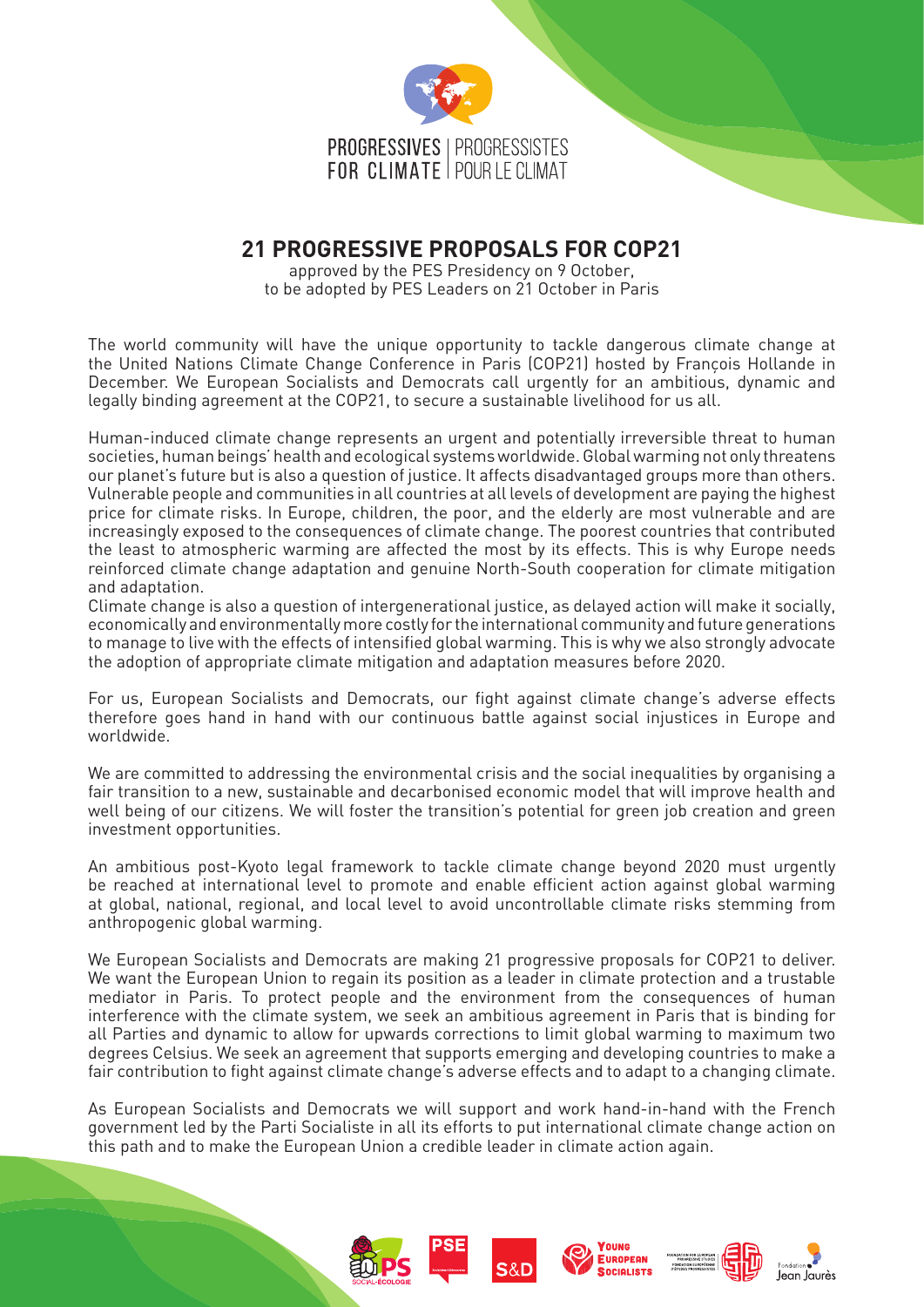

## **The 2015 Paris Agreement – binding, universal and dynamic**

- **1** We strive to reach a universal and binding international agreement that is negotiated and accepted by and applicable to all Parties. It should commit all countries to quantifiable mitigation commitments, and should aim at bridging varying perspectives to hasten collective action. The agreement should enter into legal force once agreed upon by countries representing a large majority of global emissions and in 2020 the latest.
- 2. We call for a durable, dynamic climate agreement that includes a mechanism for periodic review every five years combined with a robust mechanism for the continuous strengthening of national and collective commitments in line with latest science, and evolving responsibilities and capabilities. Such a mechanism should be based on the principles of transparency, participation and accountability through international legal provisions for the monitoring, reporting and verification of individual mitigation, adaptation and financing efforts entailed in the Paris Agreement. Monitoring, reporting and verification processes should enable the participation of non-state actors and the Intergovernmental Panel on Climate Change (IPCC). We call for the creation of an international independent agency under the United Nations Framework Convention on Climate Change whose role would be to ensure that the monitoring, reporting and verification processes are effectively implemented and measured under common or at least comparable standards.
- **3** Considering that some countries, groups of people and communities are already affected by the impacts of climate change, adaptation and loss and damage must be an important pillar of the new agreement. We call on all parties to develop and implement measures and plans for adaptation to climate change.
- **4** We European Socialists and Democrats encourage all Parties to the Paris Agree¬ment to commit, jointly and individually, to a goal of phasing out anthropogenic greenhouse gas emis-sions, with a collective target of greenhouse gas reduction in the upper range of 40-70% by 2050 compared to 2010 as recommended by the IPCC. All countries should re-endorse the aim to keep global warming below 2 degrees Celsius compared to pre-industrial levels and the possibility of limiting the rise in global temperature to an average of 1.5 degrees Celsius should be assessed. To give credibility to this decarbonisation target, each country should develop national decarbonisation paths that lead to this goal, starting effectively to phase out fossil fuel subsidies and start national disinvestment from fossil fuels.
- **5** The Paris agreement should enshrine a transformative moment for the global society to alter its attitudes. This in particular towards a new way of thinking and establishing how, with a growing population; resources, biodiversity and the environment will be safeguarded.

## **The European Union – international climate leader by example**

**6** • For a long time we have campaigned for policies that enabled the EU to successfully decouple economic development from greenhouse gas emissions and to undergo a profound transition towards a more sustainable, zero-carbon economy based on renewable sources of energy and energy efficiency that opens up new growth, business and employment potentials while reducing dependence on energy imports. Hence the EU can and should act as a role model and leader at COP21, speaking with one voice in seeking progress towards an international agreement and staying united in that regard.

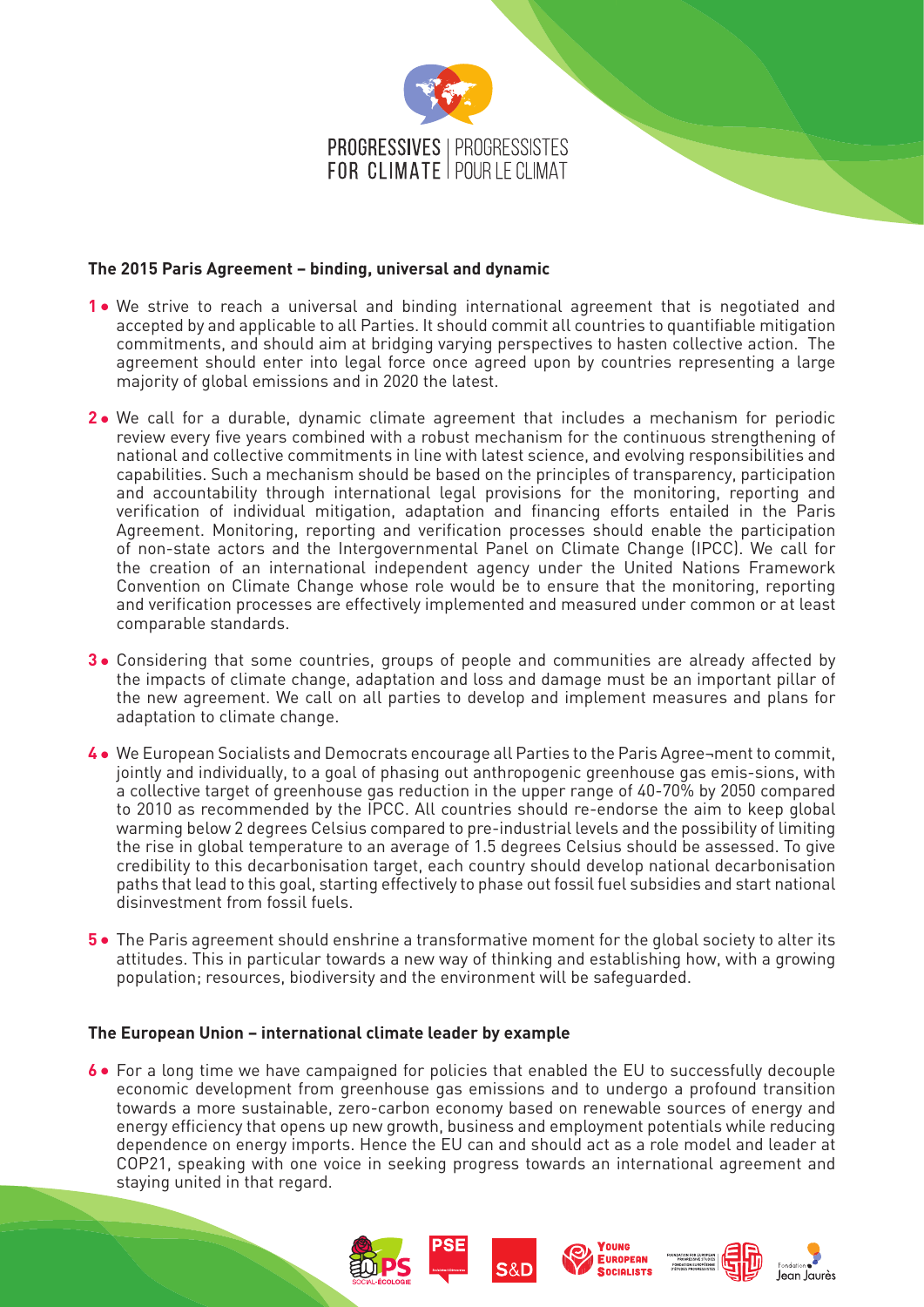

- **7 •** For the EU to remain a credible leader and mediator in international climate change negotiations, we will further strive to align all EU and national policies and regulatory frameworks with climate change objectives, in order to make climate action more effective and to give signals to investors that will trigger innovation and low-carbon investments. We strive to also align international policies, regulatory frameworks and institutions with these objectives. The EU should strengthen its efforts in preventing global deforestation. European and Member States' agriculture policies should prevent food waste, transportation with a heavy carbon footprint, and promote local production and consumption.
- **8** To maintain its forerunner position in climate action, we urge the EU to consider its 2030 climate target as a lower limit. The EU should increase its domestic greenhouse gas reduction targets after COP21 from the current level of at least 40% by 2030 compared to 1990, together with its targets on renewable energy and energy efficiency.
- **9** We European Socialists and Democrats will work for the creation of a progressive European Energy Union that promotes the rapid and fair transition to a sustainable, decarbonised economy based on binding targets for renewable sources of energy, energy efficiency and reduction of energy consumption and effectively phase out the use of fossil fuels and all environmentally harmful subsidies by 2020. Transforming Europe to a circular economy that prevents waste and re-uses resources will contribute to this aim.
- **10** We call for an ambitious reform of the European Emissions Trading System to make this instrument fit to serve as one of the main pillars of Europe's post-2020 climate policy. A reformed ETS should address carbon leakage, help energy-intensive industries to shift to a low-carbon production model and directly and indirectly promote research and innovation in low-carbon technologies. A more stable and efficient ETS will encourage long-term investments in green industries and will inspire other regions in the world to introduce similar cost-effective mechanisms as drivers for a gradual and sustainable decarbonisation of their economies. In addition to the ETS and to ensure this decarbonisation, we call for the introduction of a European system of carbon taxation that sets a price on carbon of more than 50  $\epsilon$  per ton by 2020 and 100  $\epsilon$  per ton by 2030. These measures should be accompanied by non-market-based tools, such as standards, rules and public regulations, adapted industrial policies, public investments and incentives.
- 11 While the Paris Agreement will be effective after 2020, we urge the EU's Member States to swiftly ratify the second commitment period of the Kyoto Protocol to facilitate the entry into force of the Kyoto Protocol's Doha Amendment in order to step up pre-2020 climate ambitions. This would send a strong signal about the commitment of the EU and its Member States to a rules-based multilateral regime for addressing climate change at international level.
- 12. We will promote policies in the EU that prove the world that climate protection and social developments go together hand in hand. Mobilising the European Fund for Strategic Investments, we will foster the full green job creation potential of the low-carbon transition. In close cooperation with the social partners, we will invest in vocational training to organise a just transition that supports those whose jobs are threatened, for instance in the fossil fuel, agriculture or tourism sectors, to find employment in low carbon industries. Through the review of energy legislation, we will fight energy poverty and demonstrate that safe and clean energy can be affordable for everyone. We will ensure that the protection of vulnerable groups such as children, persons with disabilities, the elderly, sick and low-income people is emphasised in









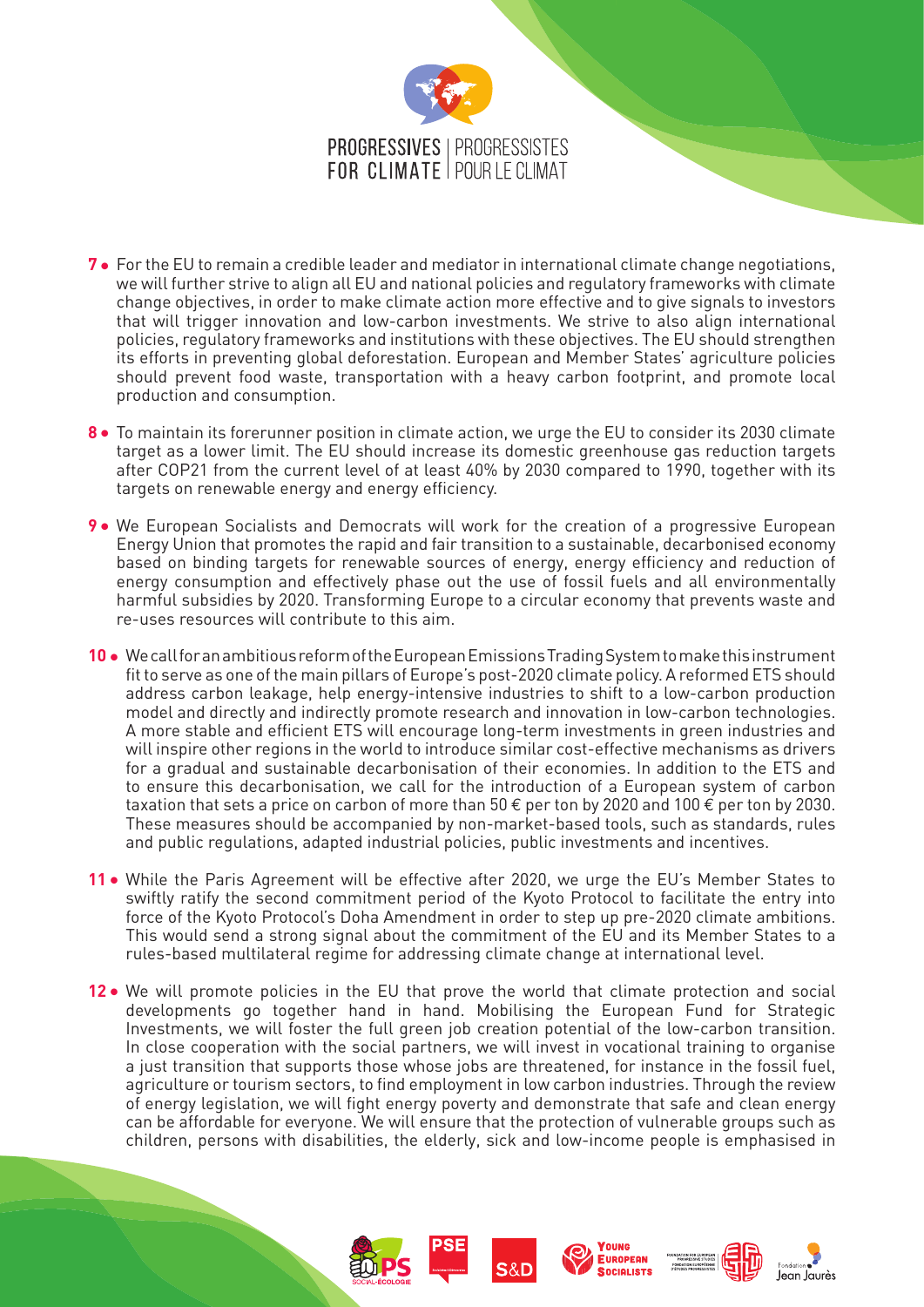

climate change adaptation measures and extreme weather emergency plans. We must invest in women's participation in green jobs. This must contribute to our fight against inequalities such as pay-gap and access to education and employment.

### **Climate finance – promoting global investment for resilient low-carbon economies**

- **13** The EU and its Member States should agree on and implement a roadmap for scaling up predictable, new and additional international climate finance for the period until 2020 and beyond. The EU must contribute its fair share of the USD 100 billion a year by 2020 in the framework of the Green Climate Fund, in line with existing commitments, from a wide variety of sources, public and private, bilateral and multilateral, including alternative sources of finance and to establish a mechanism to facilitate accountability and monitoring.
- 14 Development banks, including the European Investment Bank and national investment banks, should develop climate investment roadmaps, excluding financial support to fossil fuels and specifying how they intend to contribute to the fulfilment of the 2 degrees Celsius limit agreed on by the international community. Their implementation should be monitored by multilateral, regional and bilateral development banks. An international financial transaction tax (FTT) mechanism can also finance climate action and sustainable development.
- 15 In order to set a global incentive to decarbonise economies and to discourage carbon leakage, we call on all Parties to put in place carbon pricing mechanisms in a fair way, be it through a cap-and-trade mechanisms, taxation or a combination of both, to establish fair carbon prices world-wide ensuring a global level playing field for exporting industries in the global market. Such mechanisms would also generate additional revenues that could be invested in climate mitigation and adaptation measures.
- **16 •** Financial actors should redirect their investment flows to ensure a real transition to a low carbon economy. A target of at least 10% of traditional portfolios should be dedicated to eco-friendly economy projects by 2020. For public investment funds higher targets should be considered. The EU needs financial regulations that promote this target, inter alia by adopting rules on measuring and providing transparent information on the exposure of financial investments to carbon intensity and climate risks. Credit rating agencies should take better into account the risks of stranded carbon intensive assets.

#### **North-South cooperation – global solidarity to protect people from climate risks**

**17** • The impact of climate change on poor and vulnerable communities is undeniable. We welcome the adoption of a dedicated sustainable development goal on climate change in the framework of the United Nations post-2015 development agenda. We will work towards an EU development cooperation policy that fully emphasises the risk posed by climate change to development and poverty eradication and supports developing countries in averting these dangers, and we will foster the implementation of the 2030 Agenda for Sustainable Development and its 17 Sustainable Development Goals. The legal status of climate refugees and their rights to protection should be discussed within the Geneva Convention.